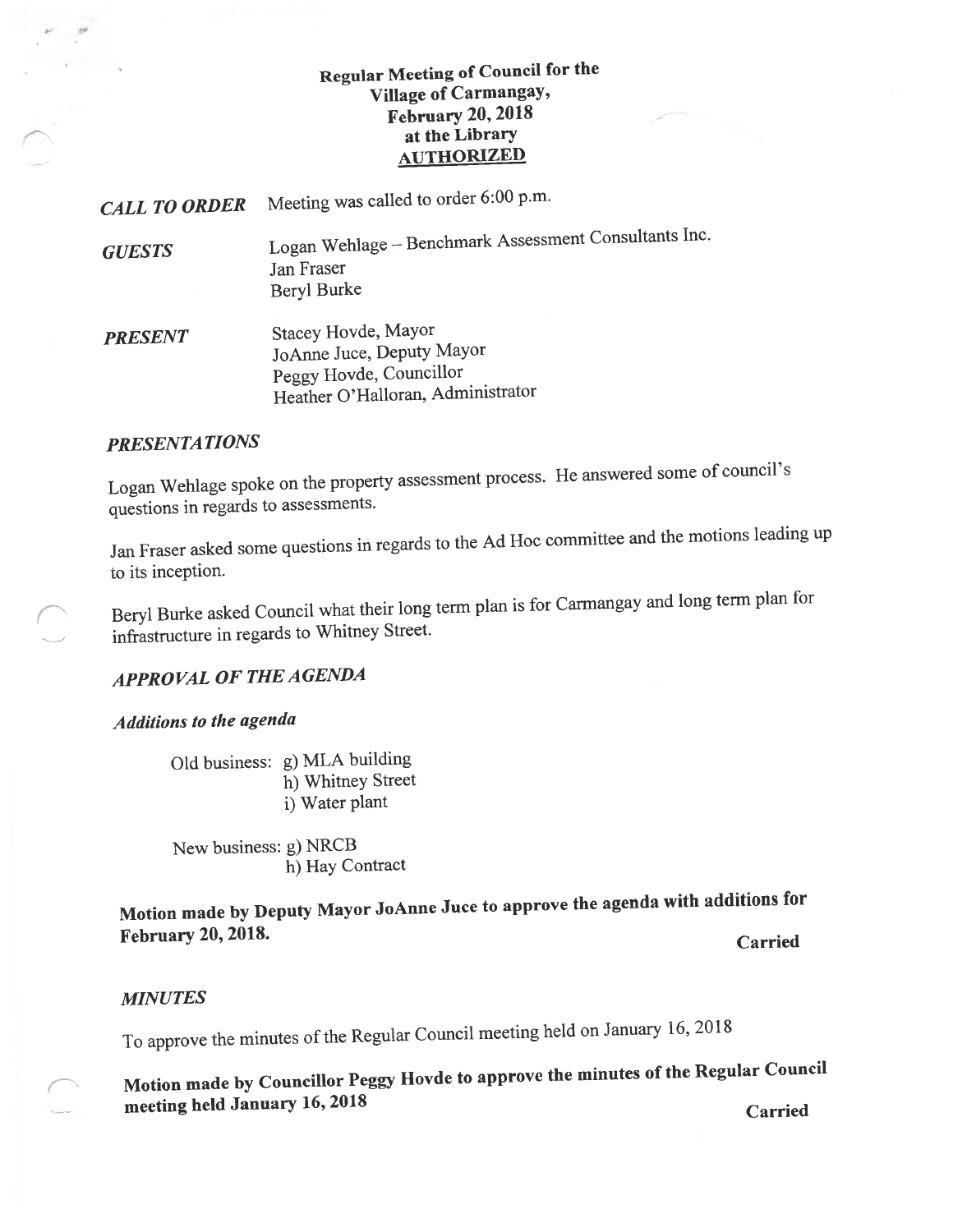Regular Council Meeting February 20, 2018 Page 2

To approve the minutes of the Special Meeting of Council held on January 24, 2018

# Motion made by Deputy Mayor JoAnne Juce to approve the minutes of the Special Meeting of Council held January 24, 2018

Carried

### PUBLIC WORKS REPORT

Tex has been working many  $\frac{1}{2}$  days. Lots of cleaning up of snow, slush and ice. Talked to Tex about spreader. He thinks it will work in back of truck. Would use mix of sand and salt. Load of that cost just under \$1500. Gravel costs \$1270. Tex is booked to go to Banff for water conference. He has finished the year end that needs to be sent in to the government.

#### BUSINESS ARISING FROM THE MINUTES

a) Lion's Campground Agreement — a draft was presented to Council. The only issue was that the Lion's should inform the Village of any work that was to be done prior to doing the job.

#### OLD BUSINESS

a) Water Service Agreement — Eric Matlock has the water service agreement and we've been unable to connect with him to get the signed agreement back. Will keep trying.

b) Animal bylaw — tabled

c) Bylaw  $#780$  – recording of meetings headline was left on the top of the page in error, as recording of meetings was written as a policy.

d) Communication's meeting — School is booked, caterer is booked. Chairs and tables are there and can be set up. A couple of weeks before, we send out emails to the County CAOs and they send out to their councils.

e) Wi-Fibre contract —

## Motion made by Councillor Peggy Hovde to table

#### Carried

f) Update job description — Public works — Had a chance to update, not time to retype

g) MLA building — tabled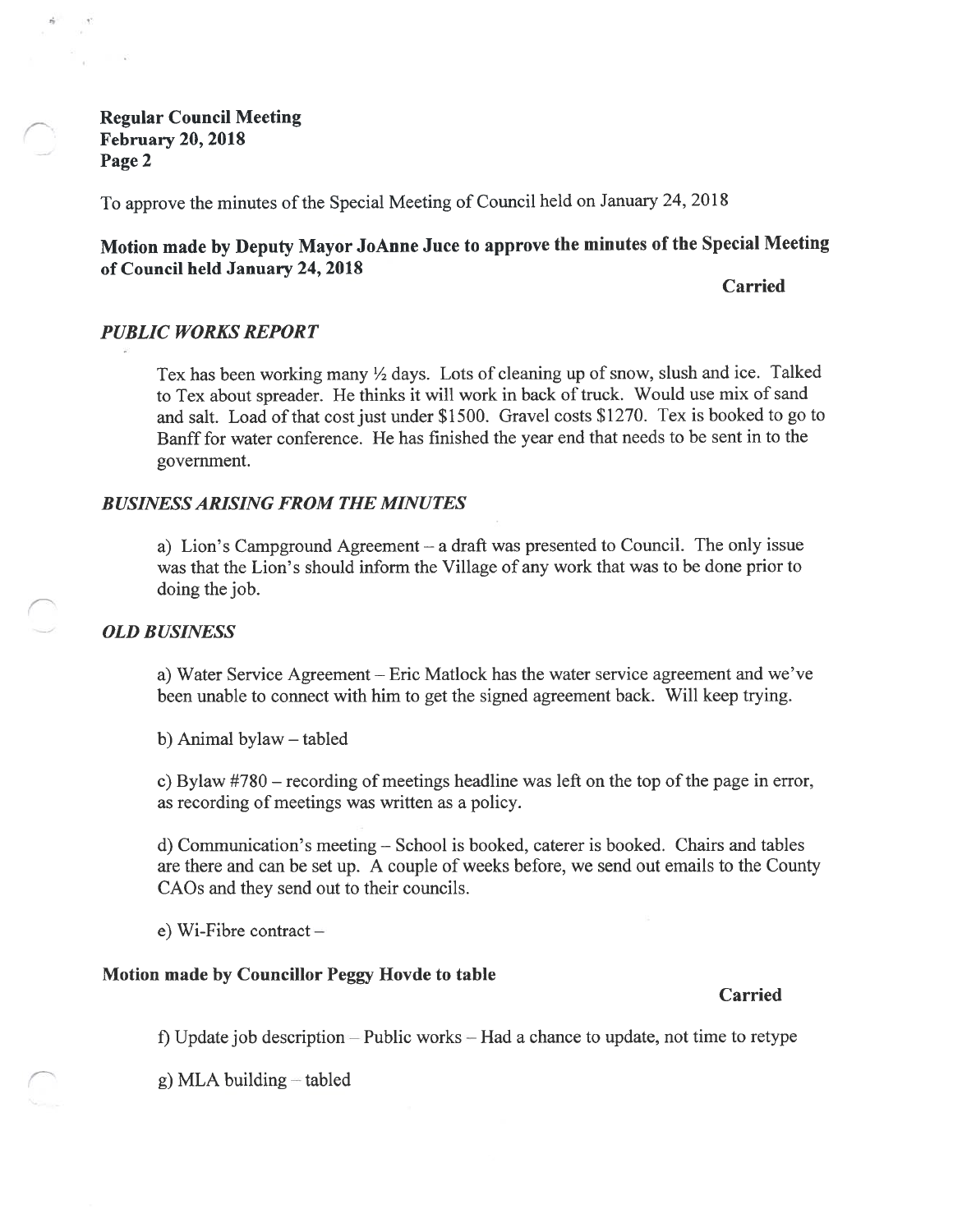## Regular Council Meeting February 20, 2018 Page 3

h) Whitney St. — Two companies do sewer lining, one in Lethbridge and one in Calgary. They send <sup>a</sup> robot in the line and smooth it out. Then they pu<sup>t</sup> the liner in with an epoxy resin over fiberglass and seal it and fill it with air and it conforms to the shape of the sewer line. For the service access, they go back in with the same robot and cut the service accesses. Lethbridge company - \$500/m. Calgary company - \$300/m. But we need actual cost quotes.

# Motion made by Councillor Peggy Hovde that we pursue getting three written no cost quotes for sewer lining on Whitney Street.

Carried

i) Water <sup>p</sup>lant — Water pressure issue when hydrant is used within the Village. Rogue power meter on building at the river.

# Motion made by Deputy Mayor JoAnne Juce to table

#### Carried

## ADMINISTRA TOR REPORT

Prep of Bylaw 779 and 780. Utility bills coming out this week. Note going on bills this time that if you want your bills ernailed to you to email the office, that way we are sure to have your correct email address. It is their responsibility to inform us if their email changes. Talked with the County to arrange dust abatement. Received our first <sup>F</sup>ortis franchise fee. It was \$458.99. That's 5% for the month of January. We are working on getting everything ready for the tax assessments. Applied for the ACP gran<sup>t</sup> to ge<sup>t</sup> everything ready for the MDP with the help of Steve Harty. Also applied for the STEP grant. Meeting held with FCSS and they wondered if we could pu<sup>t</sup> <sup>a</sup> sign out at the entrance to town. The Council will make the Irish stew for the lunch at the senior's on St. Pat's Day.

#### FINANCIAL REPORTS

Approval of accounts payable for January 2018. Approval of monthly statement for January 2018.

### Motion made by Councillor Peggy llovde to accep<sup>t</sup> the financial reports for January 2018. Carried

#### **NEW BUSINESS**

a) Budget <sup>p</sup>lanning date — March <sup>24</sup> — lOam

b) ORRSC prep meeting — nothing required prior to meeting

c) Brochure applicants — JoAnne has browsed brochure applicants. Only one group has replied back to the reques<sup>t</sup> for information.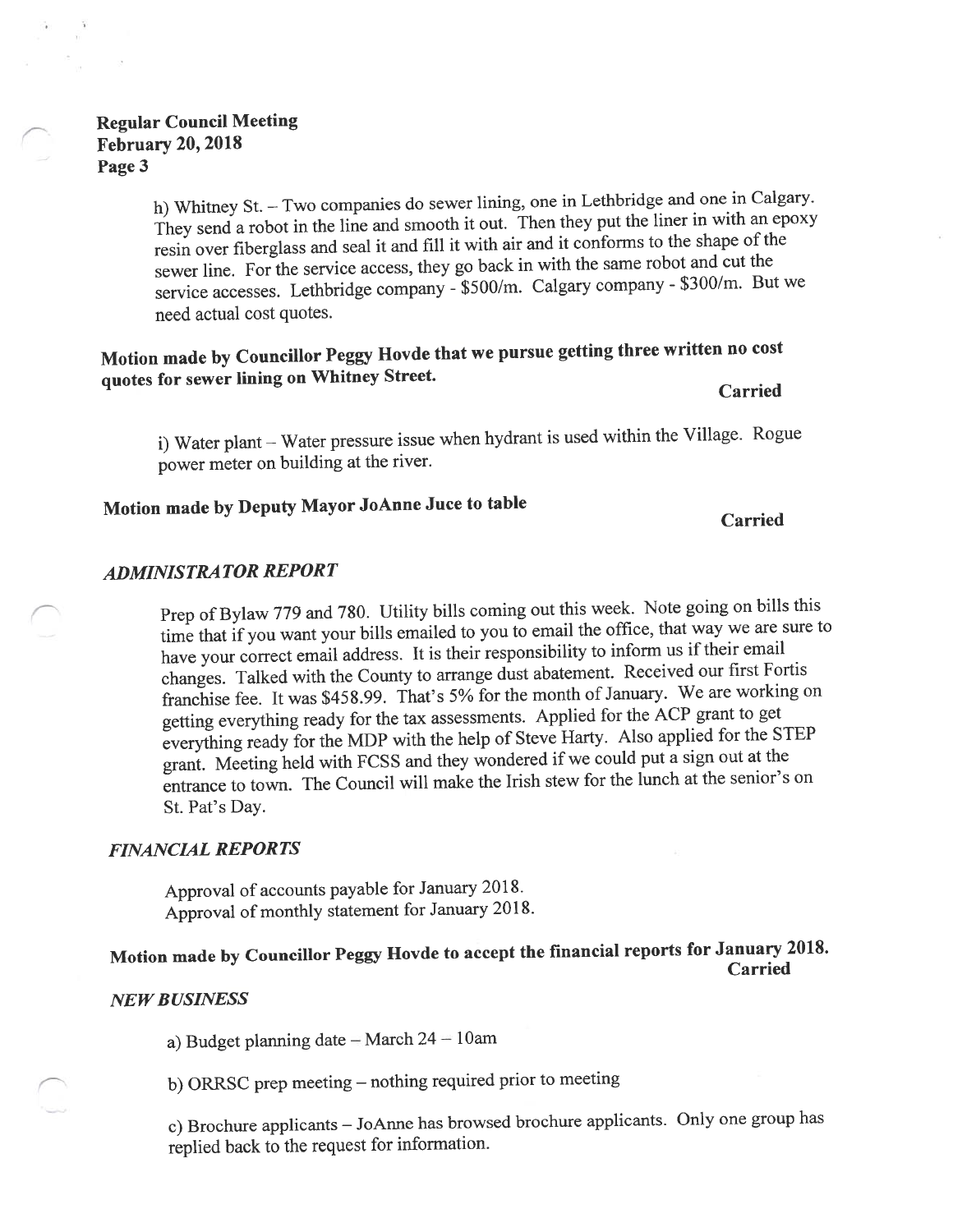g) HALL BOARD No report

 $\bar{\nu}$ 

h) SOUTHGROW No report

i) TWIN VALLEY REGIONAL WATER COMMISSION Report Attached j) MAYORS AND REEVES OF SOUTHWEST ALBERTA Report attached k) HISTORICAL SOCIETY Report Attached 1) Chinook Arch Next meeting in April. They are looking for people for the planning subcommittee.

m) Rec Board Report Attached

#### **CORRESPONDENCE**

None

#### EXECUTIVE SESSION

Motion made by Councillor Peggy Hovde to go in camera at 8:30 pm for legal reasons and personnel

Motion made by Deputy Mayor JoAnne Juce to go out of camera at 9:30 pm

#### ADJOURNMENT

The Chair adjourned the meeting at 9:30 pm

Next Regular Council meeting — March 20, 2018 at 6:00 pm at the Library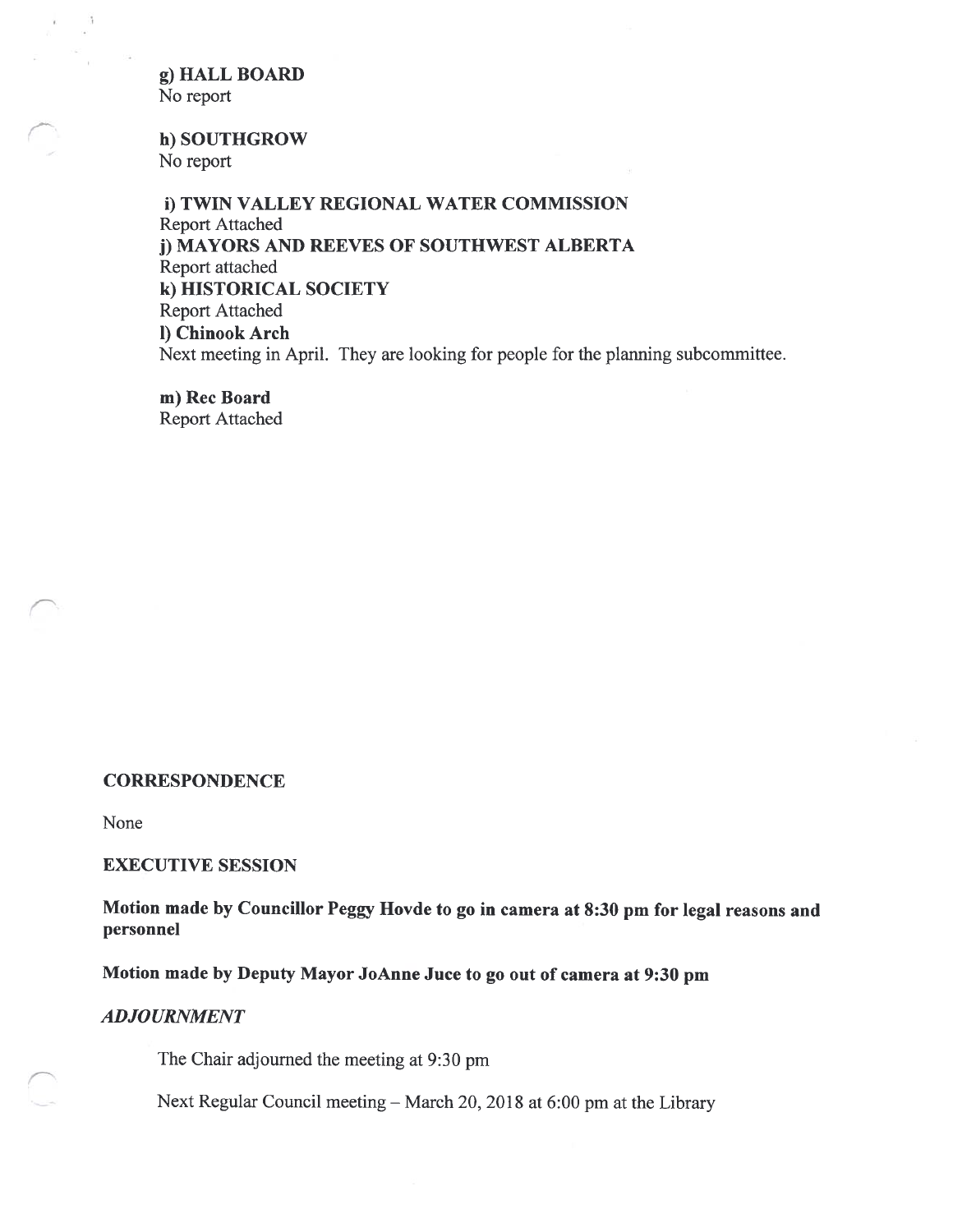## Regular Council Meeting February 20, 2018 Page 4

 $\mathbf{r}$ 

d) Bylaw #781 — line of credit

# Motion made Councillor Peggy Hovde to sign Bylaw #781 — line of credit

Carried

e).Bylaw #782 — Mastercard

## Motion made Councillor Peggy Hovde to sign Bylaw #781 — Mastercard

Carried

f) Credit Agreement - agreement to be signed and returned to ATB

g) NRCB — Summerland Cf<sup>0</sup> approved by NRCB, directly affected parties had until Feb 13 to request <sup>a</sup> review. Carmangay used the facts that ARS used <sup>a</sup> weather station from Vulcan in making their decision on the approval. AHS also said that there are no studies to prove that there will be no health effects, therefore making Carmangay the study.

h) Hay contact — Get in touch with Rob McLeod in regards to the property on the eastern edge of the Village

#### REPORTS

a) ORRSC No report

b) MARQUIS

Report Attached

c) VULCAN DISTRICT SOLID WASTE No report

# d) CARMANGAY AND DISTRICT LIBRARY BOARD

Their next meeting is March 6, 2018. Chairman states that Outreach students aren't allowed to use Library, Library board will look into it.

e) SUBDIVISION APPEAL BOARD No report

f) FCSS Report Attached

Regular Council Meeting February 20, 2018 Page 5